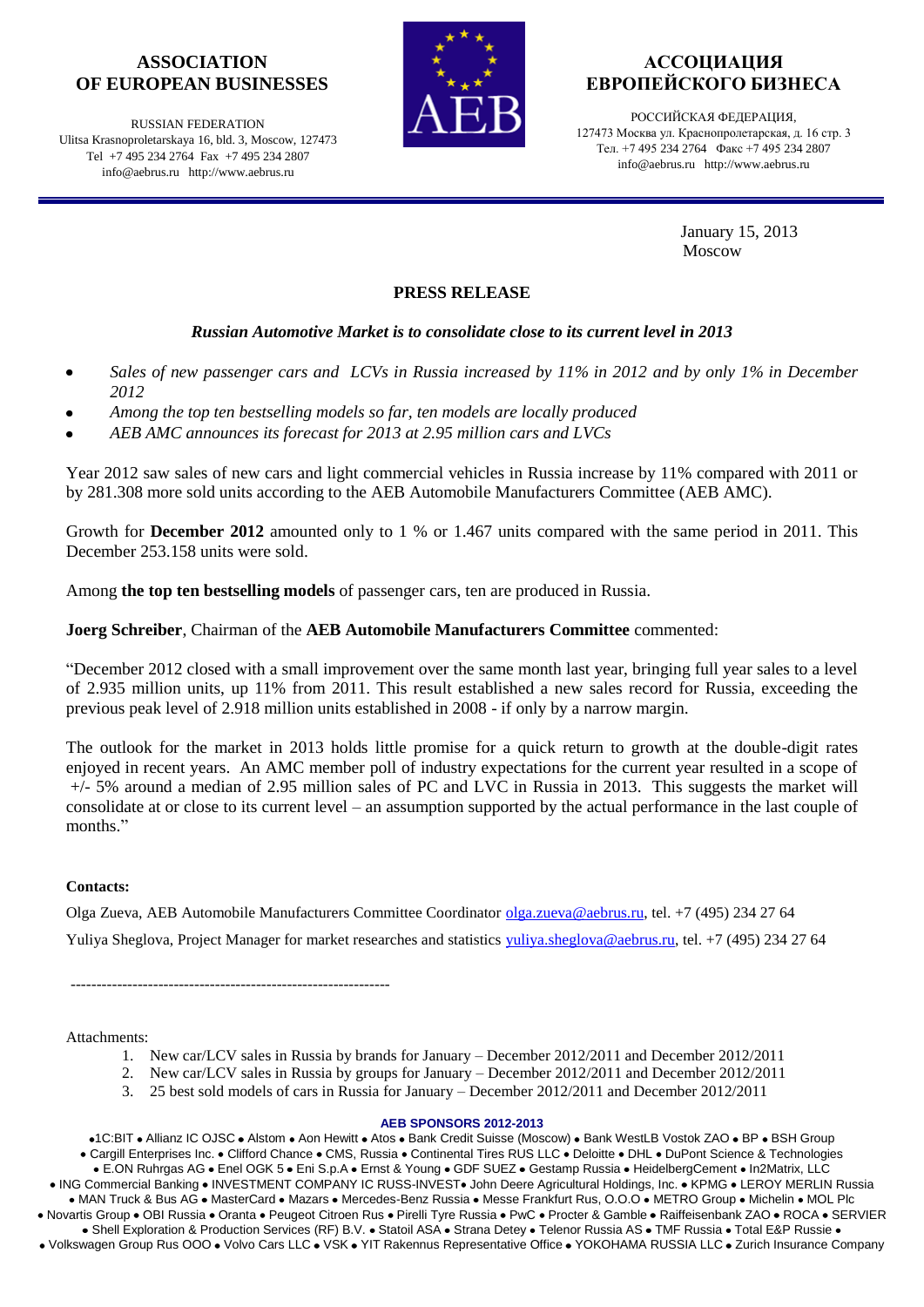# **NEW CAR AND LCV<sup>1</sup> SALES IN RUSSIA BY BRANDS FOR JANUARY- DECEMBER 2012/2011 AND DECEMBER 2012/2011**

**BRANDS Jan-Dec 2012 Jan-Dec 2011 % December 12 December 11 %** Lada 537625 578387 -7% 43354 43172 0% Chevrolet 205042 173484 18% 15815 16420 4% Renault 189852 154734 23% 17242 14741 17% KIA 187330 152873 23% 14752 10677 38% Hyundai 174286 163447 7% 12845 16466 -22% VW 164702 118003 40% 13310 13776 -3% Nissan 153747 138827 11% 15402 -29% Toyota 153047 119505 28% 12755 13975 -9% Ford 130809 118031 11% 14162 13200 7% Skoda 99062 74074 34% 9990 8887 12% GAZ LCV 90247 90034 0% 9238 8859 4% Daewoo 88232 92778 -5% 8073 6869 18% Opel 81242 67555 20% 7793 6674 17% Mitsubishi | 74294 | 74166 | 0% | 8416 | 7321 | 15% UAZ  $\begin{array}{|c|c|c|c|c|c|c|c|c|} \hline \text{0.6653} & \text{57148} & \text{6\%} & \text{6236} & \text{7029} & \text{-11\%} \ \hline \end{array}$ Mazda 44443 39718 12% 2963 4271 -31% Peugeot 20 | 44420 | 44304 | 9% | 3478 | 3904 | -11% BMW | 37515 | 28165 | 33% | 4398 | 2942 | 49% Mercedes-Benz | 37436 | 29058 | 29% | 3770 | 2526 | 49% Audi 33512 23250 44% 2194 1771 24% Citroen 19% 27638 19% 2321 2882 -19% 27638 2321 2882 2882 -19% Suzuki 32684 35469 -8% 2761 2881 -4% SsangYong 131198 22692 37% 3160 2863 10% Honda 21512 19101 13% 2087 1662 26% Lifan 1877 | 20544 | 17916 | 15% | 1830 | 1877 | 3% Volvo 20364 19209 6% 1839 2561 -28% Land Rover 19043 13183 44% 1786 1644 9% Chery 19004 7278 161% 1429 900 59% Geely 17566 6060 190% 2003 1337 50% VW NFZ 16161 12345 31% 1474 1363 8% Lexus 15653 13698 14% 1299 1242 5% Great Wall 14373 (6777 112% 1809 841 115%) Subaru 14296 12371 16% 1669 1192 192 ZAZ<sup>7</sup> 9964 20049 -50% 412 1751 -76% Infiniti 9209 7042 31% 770 889 -13% FIAT 8623 8823 28254 -69% 956 2303 -58% Bogdan 17512 8683 -13% 306 784 -61%

#### (Data submitted by the AEB Automobile Manufacturers Committee; retail sales of imported and locally produced vehicles)

#### **AEB SPONSORS 2012-2013**

•1C:BIT • Allianz IC OJSC • Alstom • Aon Hewitt • Atos • Bank Credit Suisse (Moscow) • Bank WestLB Vostok ZAO • BP • BSH Group · Cargill Enterprises Inc. · Clifford Chance · CMS, Russia · Continental Tires RUS LLC · Deloitte · DHL · DuPont Science & Technologies . E.ON Ruhrgas AG . Enel OGK 5 . Eni S.p.A . Ernst & Young . GDF SUEZ . Gestamp Russia . HeidelbergCement . In2Matrix, LLC • ING Commercial Banking • INVESTMENT COMPANY IC RUSS-INVEST • John Deere Agricultural Holdings, Inc. • KPMG • LEROY MERLIN Russia • MAN Truck & Bus AG • MasterCard • Mazars • Mercedes-Benz Russia • Messe Frankfurt Rus, O.O.O • METRO Group • Michelin • MOL Plc . Novartis Group . OBI Russia . Oranta . Peugeot Citroen Rus . Pirelli Tyre Russia . PwC . Procter & Gamble . Raiffeisenbank ZAO . ROCA . SERVIER • Shell Exploration & Production Services (RF) B.V. • Statoil ASA • Strana Detey • Telenor Russia AS • TMF Russia • Total E&P Russie • • Volkswagen Group Rus OOO • Volvo Cars LLC • VSK • YIT Rakennus Representative Office • YOKOHAMA RUSSIA LLC • Zurich Insurance Company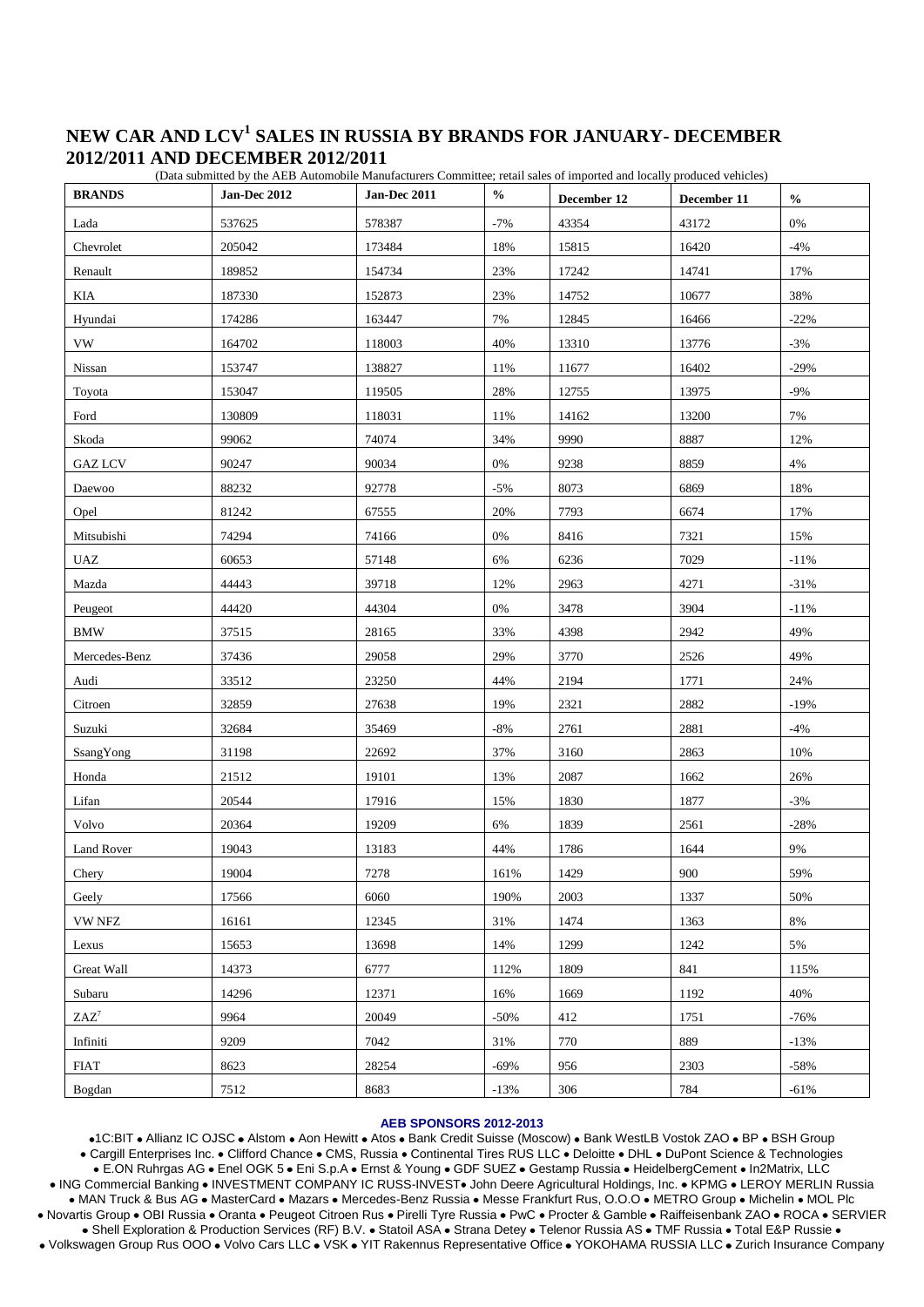| Vortex <sup>2</sup>                                                                                                                                                                          | 5953    | 12103                    | $-51%$                   | 357    | 383            | $-7%$                    |
|----------------------------------------------------------------------------------------------------------------------------------------------------------------------------------------------|---------|--------------------------|--------------------------|--------|----------------|--------------------------|
| Jeep                                                                                                                                                                                         | 4704    | 2093                     | 125%                     | 390    | 326            | 20%                      |
| Mercedes-Benz Vans                                                                                                                                                                           | 3974    | 2702                     | 47%                      | 417    | 462            | $-10%$                   |
| Porsche                                                                                                                                                                                      | 3613    | 2202                     | 64%                      | 239    | 100            | 139%                     |
| BYD <sup>4</sup>                                                                                                                                                                             | 2630    | 2004                     | 31%                      | 50     | 160            | $-69%$                   |
| <b>MINI</b>                                                                                                                                                                                  | 2629    | 2002                     | 31%                      | 175    | 207            | $-15%$                   |
| <b>SEAT</b>                                                                                                                                                                                  | 2500    | 1127                     | 122%                     | 366    | 60             | 510%                     |
| Izh                                                                                                                                                                                          | 2465    | 5163                     | $-52%$                   | 132    | 431            | $-69%$                   |
| Cadillac                                                                                                                                                                                     | 2024    | 2226                     | $-9%$                    | 148    | $\mathbf{0}$   | $\overline{\phantom{a}}$ |
| $BAW^5$                                                                                                                                                                                      | 1845    | n/a                      | $\blacksquare$           | 120    | n/a            | $\overline{\phantom{a}}$ |
| Jaguar                                                                                                                                                                                       | 1506    | 1182                     | 27%                      | 140    | 168            | $-17%$                   |
| TagAZ <sup>3</sup>                                                                                                                                                                           | 1331    | 1840                     | $-28%$                   | 28     | 311            | $-91%$                   |
| $\rm Haima$                                                                                                                                                                                  | 591     | 3114                     | $-81\%$                  | 32     | 211            | $-85%$                   |
| FAW <sup>9</sup>                                                                                                                                                                             | 560     | $\overline{\phantom{a}}$ | $\overline{\phantom{a}}$ | 109    | ۰              | $\overline{\phantom{a}}$ |
| Dodge                                                                                                                                                                                        | 206     | 158                      | 30%                      | 21     | 13             | 62%                      |
| Chrysler                                                                                                                                                                                     | 194     | 76                       | 155%                     | 23     | 1              | 2200%                    |
| Isuzu                                                                                                                                                                                        | 156     | 371                      | $-58%$                   | 9      | $\overline{c}$ | 350%                     |
| $\text{Foton}^6$                                                                                                                                                                             | 141     | 134                      | 5%                       | 25     | 2              | 1150%                    |
| $\mathrm{smart}^8$                                                                                                                                                                           | 28      |                          | $\sim$                   | 5      | $\overline{a}$ | $\sim$                   |
| <b>Total</b><br>I LCV sales are included into total brand's sales if exist in the product line of the brand; reported separately for some brands. LCV<3,5t (with several exceptions reaching | 2935111 | 2653803                  | 11%                      | 253158 | 251691         | 1%                       |

1 LCV sales are included into total brand S sales if exist in the product line of the brand; reported separately for some brands. LCV<sub>2</sub>3,51 (with several exceptions reaching<br>Righest range of 60, Some updates concerning LC

# NEW CAR AND LCV<sup>1</sup> SALES IN RUSSIA BY GROUPS FOR JANUARY- DECEMBER 2012/2011 AND DECEMBER 2012/2011

(Data submitted by the AEB Automobile Manufacturers Committee; retail sales of imported and locally produced vehicles)

| <b>GROUPS</b>                               | Jan-Dec 2012 | Jan-Dec 2011 | $\frac{0}{0}$ | December 12  | December 11 | $\frac{0}{0}$ |
|---------------------------------------------|--------------|--------------|---------------|--------------|-------------|---------------|
| <b>AVTOVAZ - RENAULT -</b><br><b>NISSAN</b> | 890433       | 878990       | 1%            | 73043        | 75204       | $-3%$         |
| <b>AVTOVAZ</b>                              | 537625       | 578387       | $-7%$         | 43354        | 43172       | 0%            |
| <b>RENAULT</b>                              | 189852       | 154734       | 23%           | 17242        | 14741       | 17%           |
| <b>NISSAN</b>                               | 153747       | 138827       | 11%           | 11677        | 16402       | $-29%$        |
| <b>INFINITI</b>                             | 9209         | 7042         | 31%           | 770          | 889         | $-13%$        |
| <b>VW Group</b>                             | 315937       | 228799       | 38%           | 27334        | 25857       | 6%            |
| <b>VOLKSWAGEN</b> cars                      | 164702       | 118003       | 40%           | 13310        | 13776       | $-3%$         |
| <b>VOLKSWAGEN</b> vans                      | 16161        | 12345        | 31%           | 1474         | 1363        | 8%            |
| <b>AUDI</b>                                 | 33512        | 23250        | 44%           | 2194         | 1771        | 24%           |
| SEAT <sup>2</sup>                           | 2500         | 1127         | 122%          | 366          | 60          | 510%          |
| <b>SKODA</b>                                | 99062        | 74074        | 34%           | 9990         | 8887        | 12%           |
| <b>GM Group</b>                             | 288308       | 243265       | 19%           | 23756        | 23094       | 3%            |
| <b>OPEL</b>                                 | 81242        | 67555        | 20%           | 7793         | 6674        | 17%           |
| <b>CHEVROLET</b>                            | 205042       | 173484       | 18%           | 15815        | 16420       | $-4%$         |
| <b>CADILLAC</b>                             | 2024         | 2226         | $-9%$         | 148          | $\Omega$    |               |
| <b>KIA</b>                                  | 187330       | 152873       | 23%           | 14752        | 10677       | 38%           |
| <b>HYUNDAI</b>                              | 174286       | 163447       | 7%            | 12845        | 16466       | $-22%$        |
| <b>TOYOTA Group</b>                         | 168700       | 133203       | 27%           | 14054        | 15217       | $-8%$         |
| <b>TOYOTA</b>                               | 153047       | 119505       | 28%           | 12755        | 13975       | $-9%$         |
| <b>LEXUS</b>                                | 15653        | 13698        | 14%           | 1299         | 1242        | 5%            |
| <b>FORD</b>                                 | 130809       | 118031       | 11%           | <b>14162</b> | 13200       | 7%            |

#### **AEB SPONSORS 2012-2013**

•1C:BIT • Allianz IC OJSC • Alstom • Aon Hewitt • Atos • Bank Credit Suisse (Moscow) • Bank WestLB Vostok ZAO • BP • BSH Group · Cargill Enterprises Inc. • Clifford Chance • CMS, Russia • Continental Tires RUS LLC • Deloitte • DHL • DuPont Science & Technologies

· E.ON Ruhrgas AG · Enel OGK 5 · Eni S.p.A · Ernst & Young · GDF SUEZ · Gestamp Russia · HeidelbergCement · In2Matrix, LLC

. ING Commercial Banking . INVESTMENT COMPANY IC RUSS-INVEST. John Deere Agricultural Holdings, Inc. . KPMG . LEROY MERLIN Russia • MAN Truck & Bus AG • MasterCard • Mazars • Mercedes-Benz Russia • Messe Frankfurt Rus, O.O.O • METRO Group • Michelin • MOL Plc . Novartis Group . OBI Russia . Oranta . Peugeot Citroen Rus . Pirelli Tyre Russia . PwC . Procter & Gamble . Raiffeisenbank ZAO . ROCA . SERVIER . Shell Exploration & Production Services (RF) B.V. • Statoil ASA • Strana Detey • Telenor Russia AS • TMF Russia • Total E&P Russie • • Volkswagen Group Rus OOO • Volvo Cars LLC • VSK • YIT Rakennus Representative Office • YOKOHAMA RUSSIA LLC • Zurich Insurance Company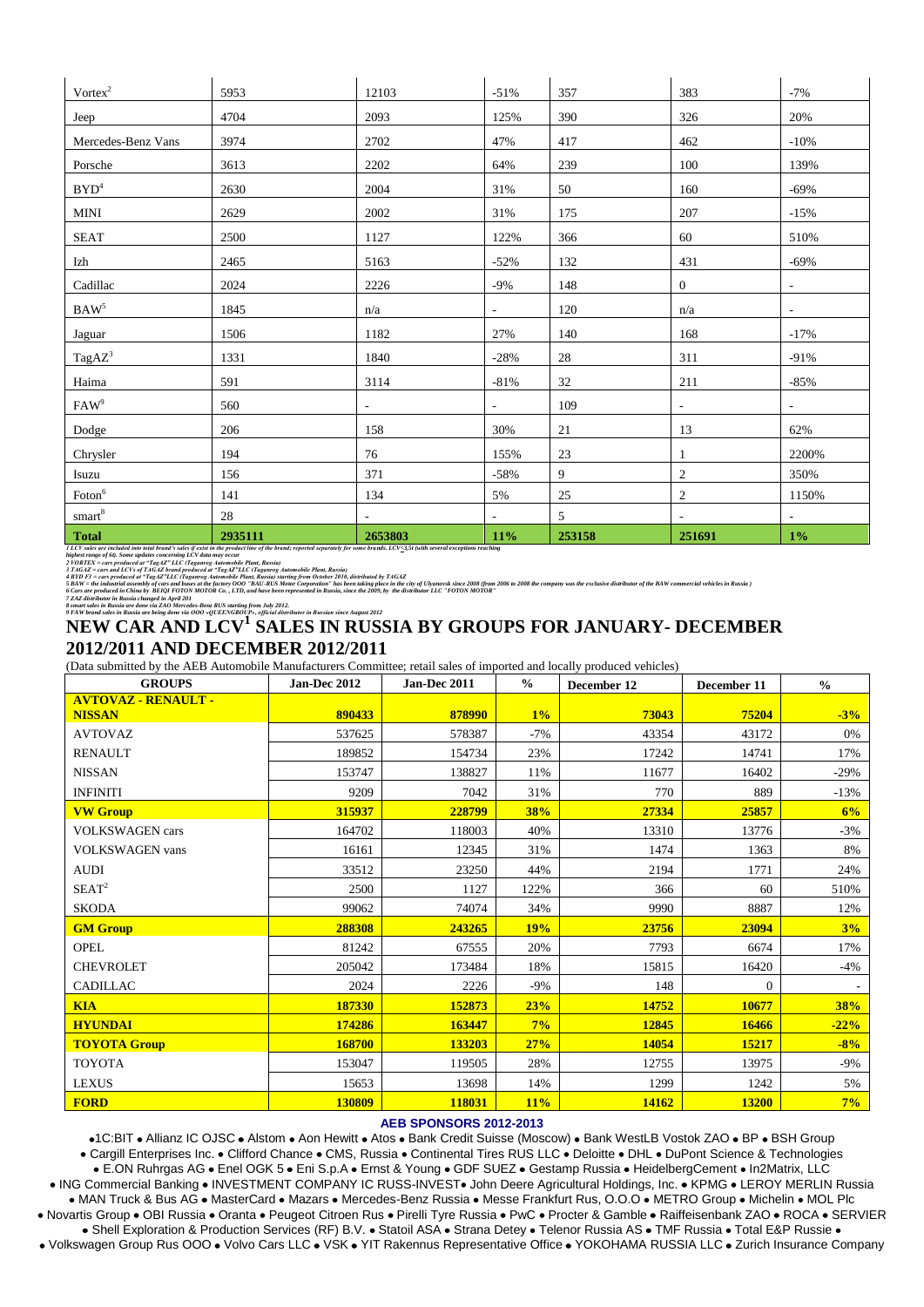| <b>GAZ LCV</b>                    | 90247      | 90034          | 0%             | 9238           | 8859           | 4%     |
|-----------------------------------|------------|----------------|----------------|----------------|----------------|--------|
| <b>DAEWOO</b>                     | 88232      | 92778          | $-5%$          | 8073           | 6869           | 18%    |
| <b>PSA PEUGEOT CITROEN</b>        | 77279      | 71942          | 7%             | 5799           | 6786           | $-15%$ |
| PEUGEOT                           | 44420      | 44304          | 0%             | 3478           | 3904           | $-11%$ |
| <b>CITROEN</b>                    | 32859      | 27638          | 19%            | 2321           | 2882           | $-19%$ |
| <b>MITSUBISHI</b>                 | 74294      | 74166          | 0%             | 8416           | 7321           | 15%    |
| <b>UAZ</b>                        | 60653      | 57148          | 6%             | 6236           | 7029           | $-11%$ |
| <b>MAZDA</b>                      | 44443      | 39718          | 12%            | 2963           | 4271           | $-31%$ |
| <b>MERCEDES-BENZ</b>              | 41438      | 31760          | 30%            | 4192           | 2988           | 40%    |
| MERCEDES-BENZ cars                | 37436      | 29058          | 29%            | 3770           | 2526           | 49%    |
| <b>MERCEDES-BENZ</b> vans         | 3974       | 2702           | 47%            | 417            | 462            | $-10%$ |
| smart                             | 28         |                |                | 5              |                |        |
| <b>BMW Group</b>                  | 40144      | 30167          | 33%            | 4573           | 3149           | 45%    |
| <b>BMW</b>                        | 37515      | 28165          | 33%            | 4398           | 2942           | 49%    |
| <b>MINI</b>                       | 2629       | 2002           | 31%            | 175            | 207            | $-15%$ |
| <b>SUZUKI</b>                     | 32684      | 35469          | $-8%$          | 2761           | 2881           | $-4%$  |
| <b>SSANGYONG</b>                  | 31198      | 22692          | 37%            | 3160           | 2863           | 10%    |
| <b>HONDA</b>                      | 21512      | <b>19101</b>   | <b>13%</b>     | 2087           | 1662           | 26%    |
| <b>JAGUAR LAND ROVER</b>          | 20549      | 14365          | 43%            | 1926           | 1812           | 6%     |
| <b>LAND ROVER</b>                 | 19043      | 13183          | 44%            | 1786           | 1644           | 9%     |
| <b>JAGUAR</b>                     | 1506       | 1182           | 27%            | 140            | 168            | $-17%$ |
| <b>LIFAN</b>                      | 20544      | 17916          | 15%            | <b>1830</b>    | 1877           | $-3%$  |
| <b>VOLVO</b>                      | 20364      | 19209          | 6%             | 1839           | 2561           | $-28%$ |
| <b>CHERY</b>                      | 19004      | 7278           | 161%           | 1429           | 900            | 59%    |
| <b>GEELY</b>                      | 17566      | 6060           | <b>190%</b>    | 2003           | 1337           | 50%    |
| <b>GREAT WALL</b>                 | 14373      | 6777           | 112%           | <b>1809</b>    | 841            | 115%   |
| <b>SUBARU</b>                     | 14296      | 12371          | 16%            | 1669           | <b>1192</b>    | 40%    |
| <b>CHRYSLER Group<sup>3</sup></b> | 10645      | 2327           | 357%           | <b>1390</b>    | 340            | 309%   |
| <b>FIAT</b>                       | 5541       |                |                | 956            |                |        |
| <b>CHRYSLER</b>                   | 194        | 76             | 155%           | 23             | $\mathbf{1}$   | 2200%  |
| <b>JEEP</b>                       | 4704       | 2093           | 125%           | 390            | 326            | 20%    |
| <b>DODGE</b>                      | 206        | 158            | 30%            | 21             | 13             | 62%    |
| <b>ZAZ</b>                        | 9964       | 20049          | $-50%$         | 412            | 1751           | $-76%$ |
| <b>BOGDAN</b>                     | 7512       | 8683           | $-13%$         | 306            | 784            | $-61%$ |
| <b>VORTEX</b>                     | 5953       | 12103          | $-51%$         | 357            | 383            | $-7%$  |
| <b>PORSCHE</b>                    | 3613       | 2202           | 64%            | 239            | <b>100</b>     | 139%   |
| <b>BYD</b>                        | 2630       | 2004           | 31%            | 50             | <b>160</b>     | $-69%$ |
| <b>IZH</b>                        | 2465       | 5163           | $-52%$         | 132            | 431            | $-69%$ |
| <b>BAW</b>                        | 1845       | n/a            | $\blacksquare$ | <b>120</b>     | n/a            |        |
| <b>TAGAZ</b>                      | 1331       | <b>1840</b>    | $-28%$         | 28             | <b>311</b>     | $-91%$ |
| <b>HAIMA</b>                      | 591        | 3114           | $-81%$         | 32             | 211            | $-85%$ |
| <b>FAW</b>                        | 560        | $\blacksquare$ | $\blacksquare$ | <b>109</b>     | $\blacksquare$ |        |
| <b>ISUZU</b>                      | 156        | 371            | $-58%$         | $\overline{9}$ | $\overline{2}$ | 350%   |
| <b>FOTON</b>                      | <b>141</b> | 134            | 5%             | 25             | $\overline{2}$ | 1150%  |

Different from the international classification: brands represented on the Russian market by SOLLERS Group; see also above

| SOLLERS Group                                                                                                                                                                                      | 92007 | 80211 | 15%    | 9405 | 9894 | $-5%$  |  |  |
|----------------------------------------------------------------------------------------------------------------------------------------------------------------------------------------------------|-------|-------|--------|------|------|--------|--|--|
| ISUZU                                                                                                                                                                                              | 156   | 371   | $-58%$ |      |      | 350%   |  |  |
| SSANGYONG                                                                                                                                                                                          | 31198 | 22692 | 37%    | 3160 | 2863 | 10%    |  |  |
| <b>UAZ</b>                                                                                                                                                                                         | 60653 | 57148 | 6%     | 6236 | 7029 | $-11%$ |  |  |
| 1 LCV sales are included into total brands' sales if exist in the product line of the brand; reported separately for some brands. LCV<3,5t (with several exceptions reaching highest range of 6t). |       |       |        |      |      |        |  |  |

1 recy suits we rotentian of Vol data may occur.<br>Some updates concerning LCV data may occur.<br>2 SEAT sales in Russia are done via Volkswagen Group Rus starting from November 2011<br>3 Starting from 2012 Chrysler Rus is the onl

#### **AEB SPONSORS 2012-2013**

•1C:BIT • Allianz IC OJSC • Alstom • Aon Hewitt • Atos • Bank Credit Suisse (Moscow) • Bank WestLB Vostok ZAO • BP • BSH Group • Cargill Enterprises Inc. • Clifford Chance • CMS, Russia • Continental Tires RUS LLC • Deloitte • DHL • DuPont Science & Technologies . E.ON Ruhrgas AG . Enel OGK 5 . Eni S.p.A . Ernst & Young . GDF SUEZ . Gestamp Russia . HeidelbergCement . In2Matrix, LLC

. ING Commercial Banking . INVESTMENT COMPANY IC RUSS-INVEST. John Deere Agricultural Holdings, Inc. . KPMG . LEROY MERLIN Russia • MAN Truck & Bus AG • MasterCard • Mazars • Mercedes-Benz Russia • Messe Frankfurt Rus, O.O.O • METRO Group • Michelin • MOL Plc

. Novartis Group . OBI Russia . Oranta . Peugeot Citroen Rus . Pirelli Tyre Russia . PwC . Procter & Gamble . Raiffeisenbank ZAO . ROCA . SERVIER . Shell Exploration & Production Services (RF) B.V. • Statoil ASA . Strana Detey . Telenor Russia AS . TMF Russia . Total E&P Russie .

• Volkswagen Group Rus OOO • Volvo Cars LLC • VSK • YIT Rakennus Representative Office • YOKOHAMA RUSSIA LLC • Zurich Insurance Company